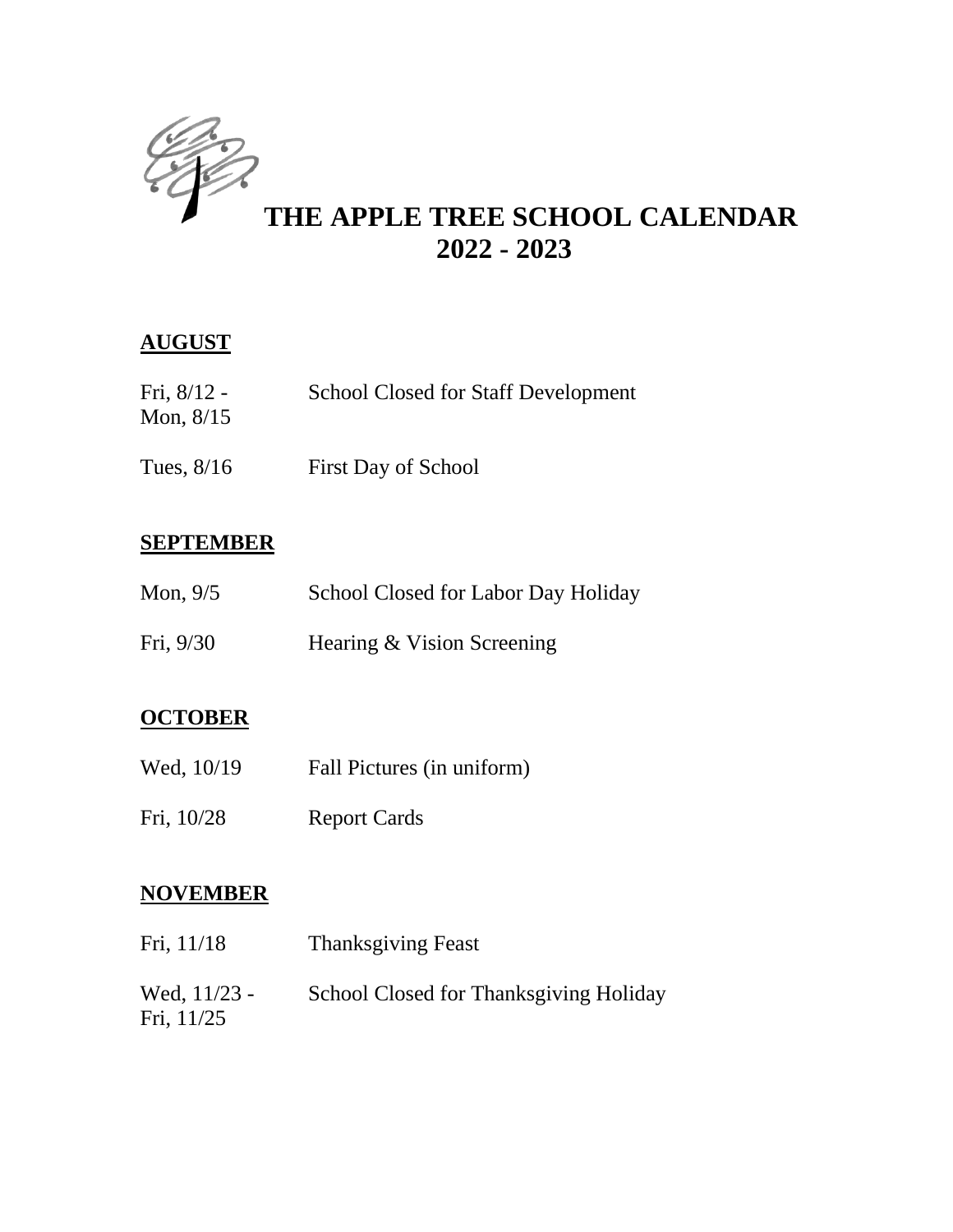### **DECEMBER**

| Fri, $12/16$                     | <b>Christmas Celebrations</b>       |  |
|----------------------------------|-------------------------------------|--|
| Thurs, $12/22$ -<br>Mon, $12/26$ | School Closed for Christmas Holiday |  |

#### **JANUARY**

| Mon, $1/2$  | School Closed for New Year Holiday         |  |
|-------------|--------------------------------------------|--|
| Tues, $1/3$ | <b>School Closed for Staff Development</b> |  |
| Fri, $1/13$ | Report Cards & Progress Reports            |  |
| Mon, $1/16$ | School Closed for MLK Day                  |  |

#### **FEBRUARY**

| Tues, $2/14$ | Valentine's Day Classroom Parties       |
|--------------|-----------------------------------------|
| Mon, $2/20$  | <b>School Closed for Presidents Day</b> |

#### **MARCH**

| Tues, $3/7$                  | Dad's Night                           |
|------------------------------|---------------------------------------|
| Thurs, $3/16$ -<br>Fri, 3/17 | <b>School Closed for Spring Break</b> |
| Fri, 3/24                    | <b>Report Cards</b>                   |